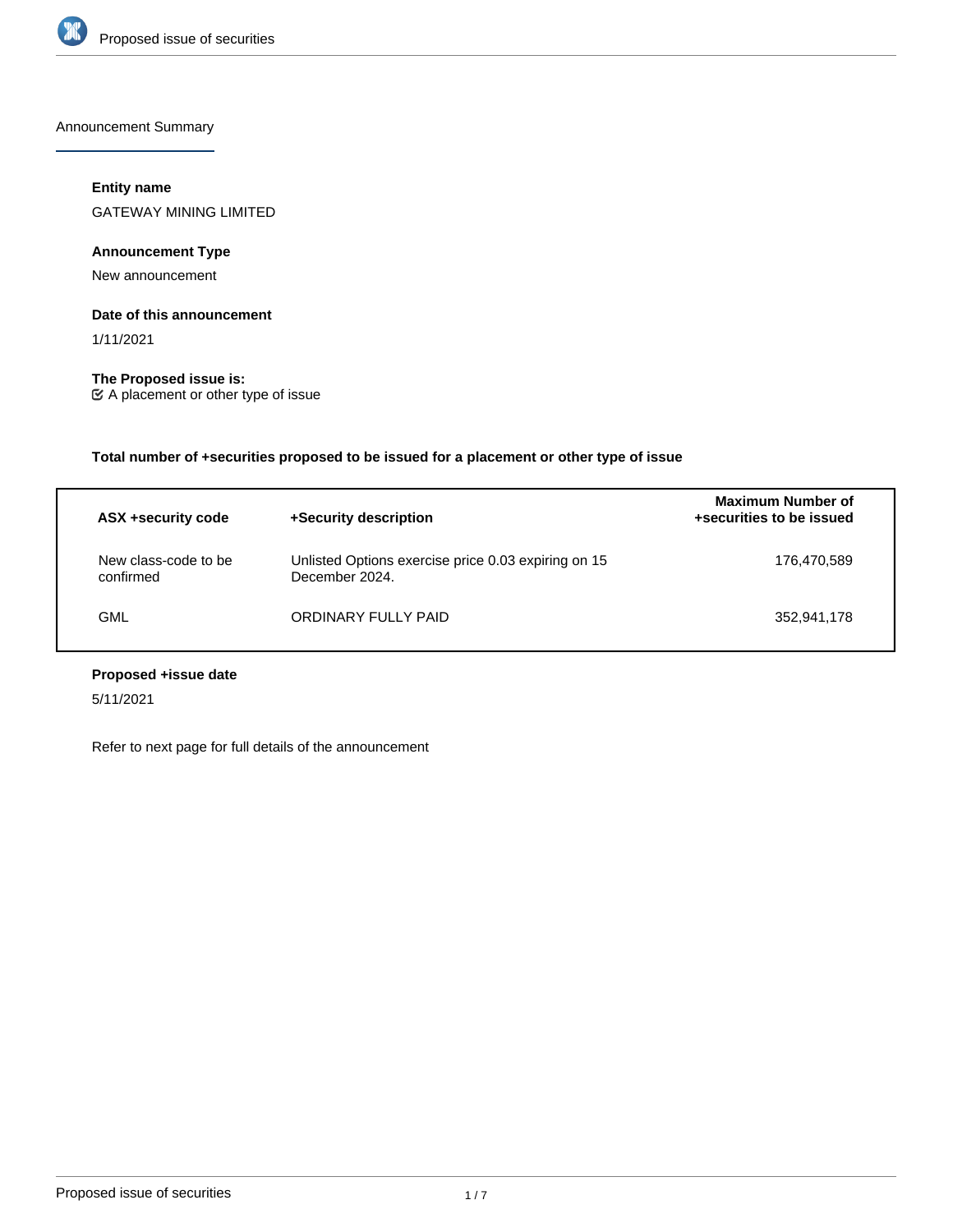

#### Part 1 - Entity and announcement details

### **1.1 Name of +Entity**

GATEWAY MINING LIMITED

We (the entity named above) give ASX the following information about a proposed issue of +securities and, if ASX agrees to +quote any of the +securities (including any rights) on a +deferred settlement basis, we agree to the matters set out in Appendix 3B of the ASX Listing Rules.

If the +securities are being offered under a +disclosure document or +PDS and are intended to be quoted on ASX, we also apply for quotation of all of the +securities that may be issued under the +disclosure document or +PDS on the terms set out in Appendix 2A of the ASX Listing Rules (on the understanding that once the final number of +securities issued under the +disclosure document or +PDS is known, in accordance with Listing Rule 3.10.3C, we will complete and lodge with ASX an Appendix 2A online form notifying ASX of their issue and applying for their quotation).

**1.2 Registered Number Type**

**Registration Number**

**ACN** 

008402391

**1.3 ASX issuer code**

**GML** 

# **1.4 The announcement is**

New announcement

#### **1.5 Date of this announcement**

1/11/2021

**1.6 The Proposed issue is:**

 $\mathfrak{C}$  A placement or other type of issue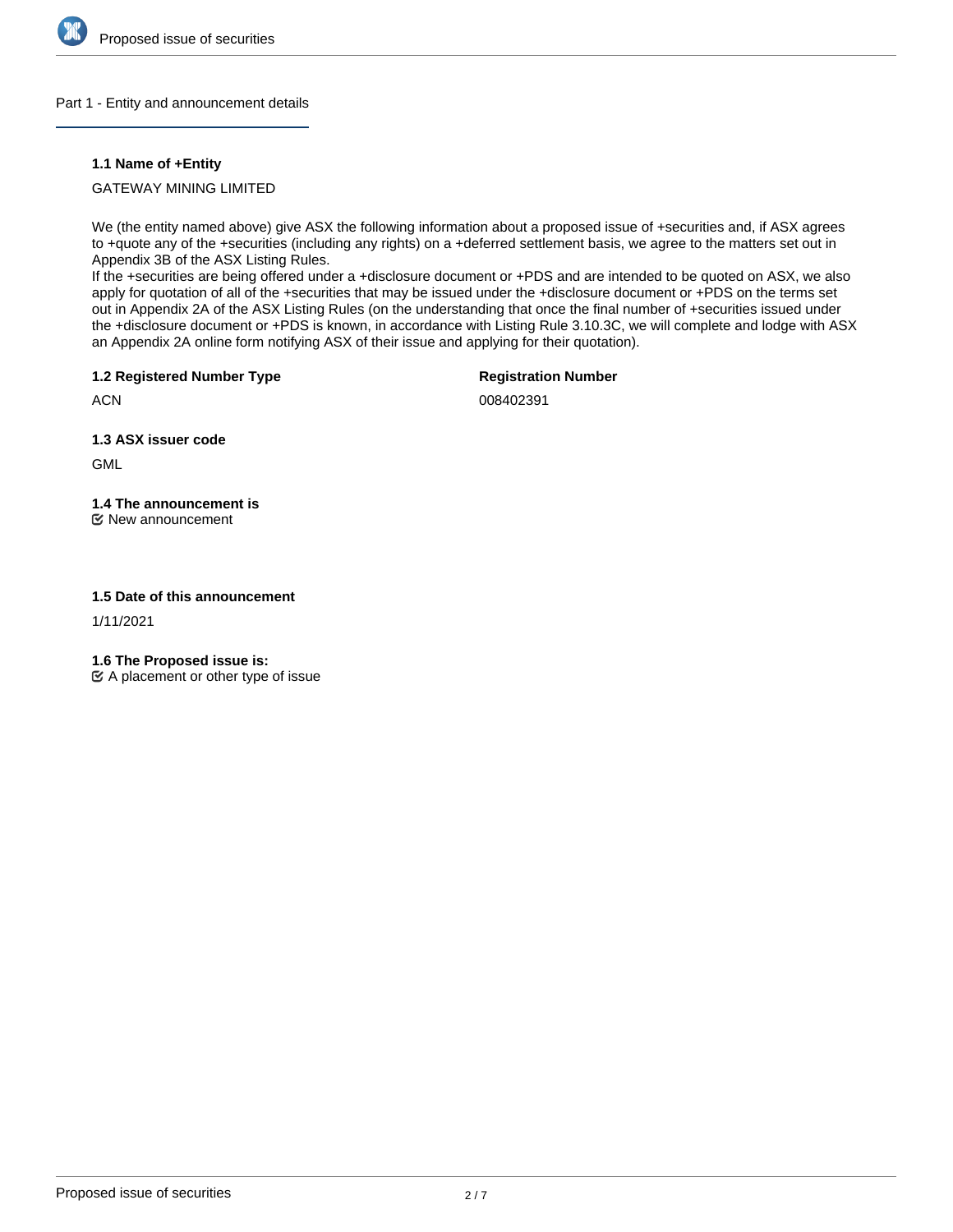

Part 7 - Details of proposed placement or other issue

Part 7A - Conditions

**7A.1 Do any external approvals need to be obtained or other conditions satisfied before the placement or other type of issue can proceed on an unconditional basis?** Yes

7A.1a Conditions

| <b>Approval/Condition</b> | Date for determination | Is the date estimated or | ** Approval<br>received/condition met? |  |
|---------------------------|------------------------|--------------------------|----------------------------------------|--|
| +Security holder approval | 15/12/2021             | actual?                  |                                        |  |
|                           |                        | <b></b> ■ Estimated      |                                        |  |

#### **Comments**

Security holder approval is required for all attaching options. Security holder approval also required for the 16,036,784 Shares that are proposed to be issued to directors of the Company and related parties. The Company is currently in the process of preparing the relevant notice of meeting document, and is undertaking all

necessary steps to convene the Meeting as soon as possible.

Part 7B - Issue details

**Is the proposed security a 'New class' (+securities in a class that is not yet quoted or recorded by ASX) or an 'Existing class' (additional securities in a class that is already quoted or recorded by ASX)?** Existing class

**Will the proposed issue of this +security include an offer of attaching +securities?** Yes

Details of +securities proposed to be issued

**ASX +security code and description**

GML : ORDINARY FULLY PAID

# **Number of +securities proposed to be issued**

352,941,178

#### **Offer price details**

**Are the +securities proposed to be issued being issued for a cash** consideration?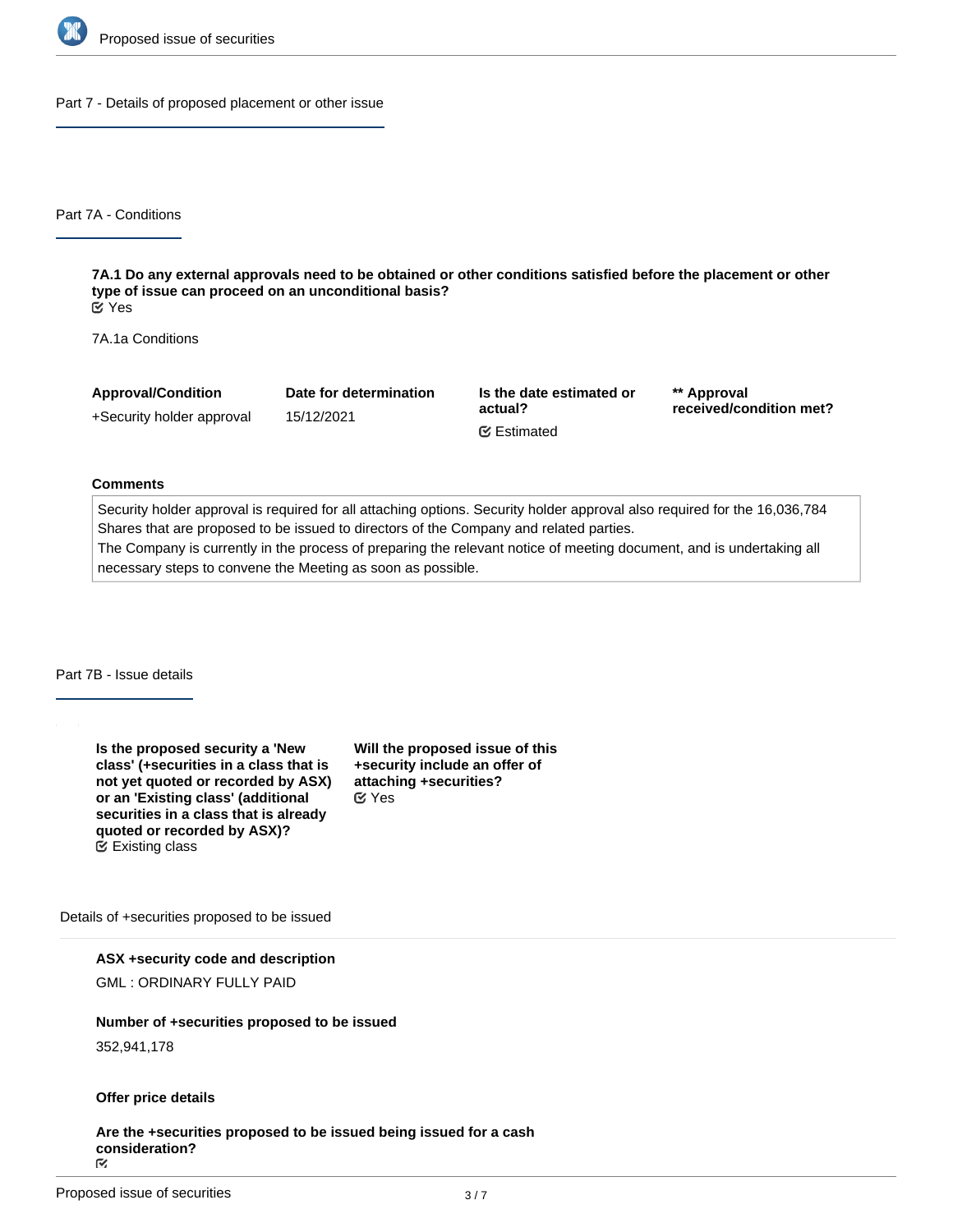

Yes

**In what currency is the cash consideration being paid?**

AUD - Australian Dollar

**What is the issue price per +security?** AUD 0.01700

**Will these +securities rank equally in all respects from their issue date with the existing issued +securities in that class?** Yes

Attaching +Security

**Is the proposed attaching security a 'New class' (+securities in a class that is not yet quoted or recorded by ASX) or an 'Existing class' (additional +securities in a class that is already quoted or recorded by ASX)?** New class

Attaching +Security - New class (+securities in a class that is not yet quoted or recorded by ASX)

|  | Details of attaching +securities proposed to be issued |  |  |
|--|--------------------------------------------------------|--|--|
|  |                                                        |  |  |

**ISIN Code (if Issuer is a foreign company and +securities are non CDIs)**

| of the proposed +securities are appropriate and<br>equitable under listing rule 6.1?<br>ା ⊠ | Have you received confirmation from ASX that the terms Will the entity be seeking quotation of the 'new' class of<br>+securities on ASX?<br>©⁄ No |  |  |
|---------------------------------------------------------------------------------------------|---------------------------------------------------------------------------------------------------------------------------------------------------|--|--|
| ASX +security code                                                                          | +Security description                                                                                                                             |  |  |
| New class-code to be confirmed                                                              | Unlisted Options exercise price 0.03 expiring on 15<br>December 2024.                                                                             |  |  |

#### **+Security type**

**Options** 

#### **Number of +securities proposed to be issued**

176,470,589

**Offer price details**

**Are the +securities proposed to be issued being issued for a cash consideration?** No

#### **Please describe the consideration being provided for the +securities**

Free attaching options to Placement Shares as announced on 1 November 2021.

**Please provide an estimate of the AUD equivalent of the consideration being provided for the +securities**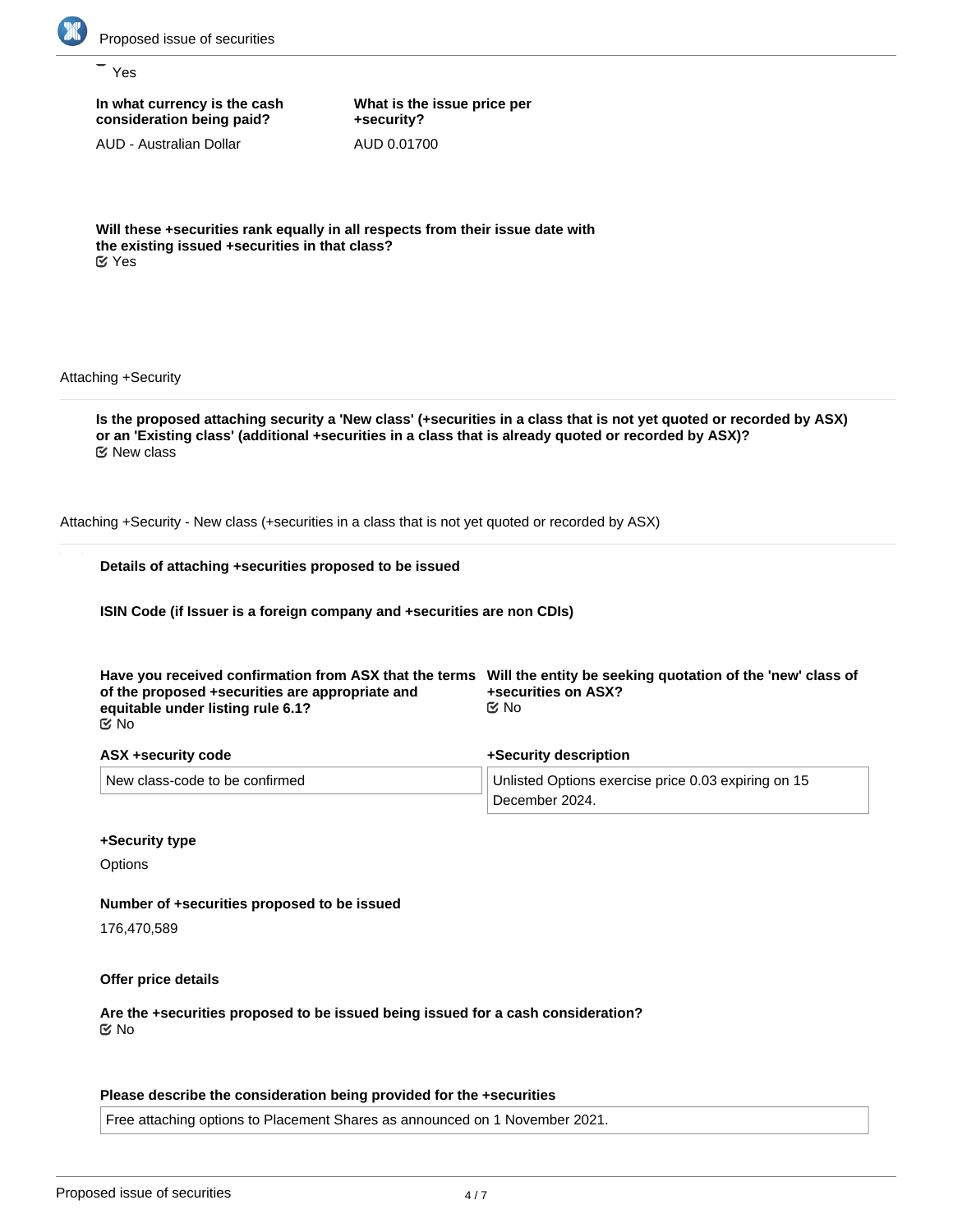

**Please provide an estimate of the AUD equivalent of the consideration being provided for the +securities** 0.000001

**Will all the +securities issued in this class rank equally in all respects from their issue date?** Yes

Options details

**+Security currency** AUD - Australian Dollar

**Exercise price** AUD 0.0300

**Expiry date** 15/12/2024

**Details of the type of +security that will be issued if the option is exercised**

GML : ORDINARY FULLY PAID

**Number of securities that will be issued if the option is exercised**

One fully paid share in GML will be issued for each option exercised.

**Please provide a URL link for a document lodged with ASX setting out the material terms of the +securities proposed to be issued or provide the information by separate announcement.**

Please refer to the Annexure in the Company's Capital Raising Announcement dated 1 November 2021.

Part 7C - Timetable

**7C.1 Proposed +issue date** 5/11/2021

Part 7D - Listing Rule requirements

**7D.1 Has the entity obtained, or is it obtaining, +security holder approval for the entire issue under listing rule 7.1?** No

**7D.1b Are any of the +securities proposed to be issued without +security holder approval using the entity's 15% placement capacity under listing rule 7.1?** Yes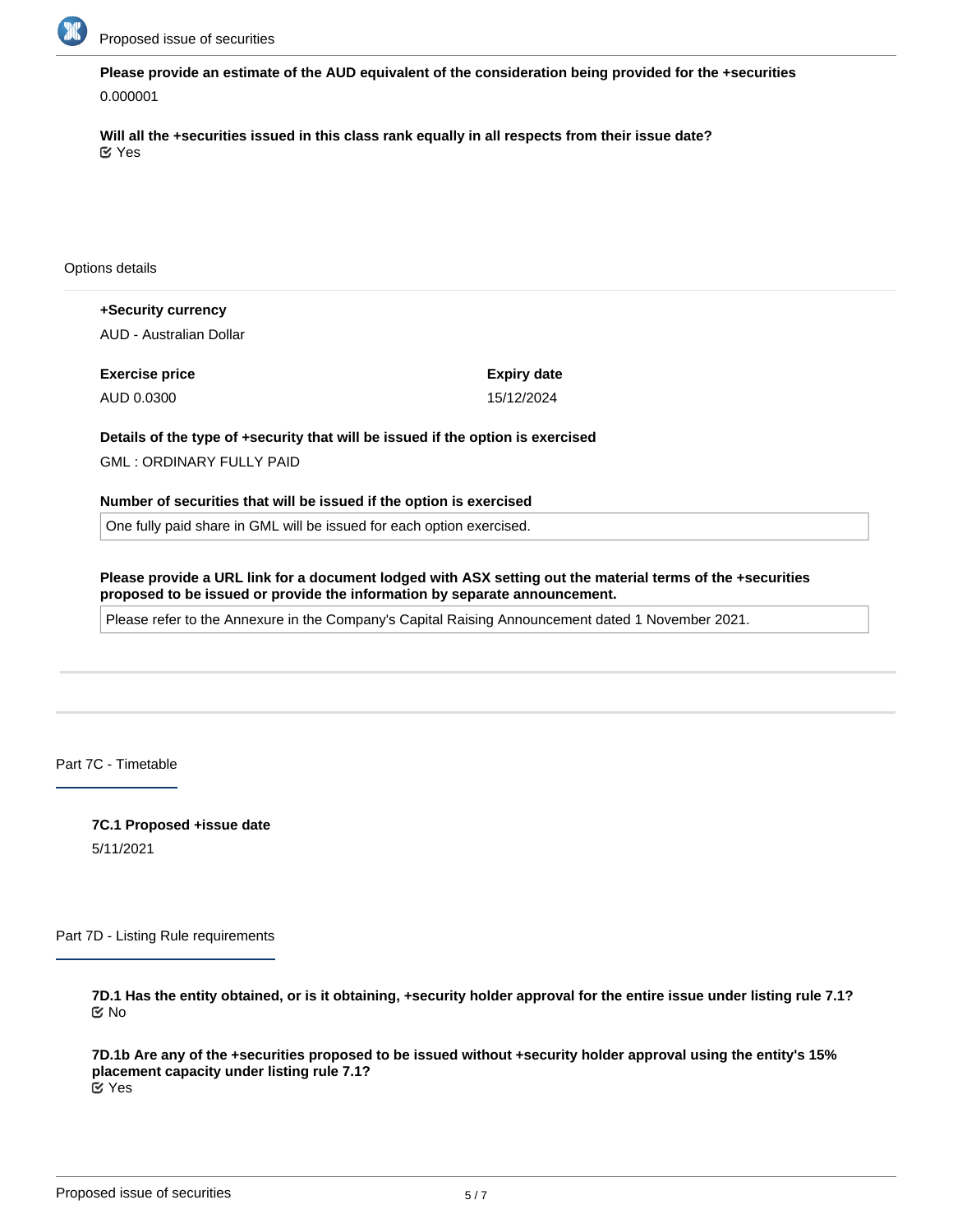

**7D.1b ( i ) How many +securities are proposed to be issued without security holder approval using the entity's 15% placement capacity under listing rule 7.1?**

285,545,340 Fully paid ordinary shares

**7D.1c Are any of the +securities proposed to be issued without +security holder approval using the entity's additional 10% placement capacity under listing rule 7.1A (if applicable)?** Yes

**7D.1c ( i ) How many +securities are proposed to be issued without +security holder approval using the entity's additional 10% placement capacity under listing rule 7.1A?**

51,359,054 Fully paid ordinary shares

**7D.1c ( ii ) Please explain why the entity has chosen to do a placement rather than a +pro rata issue or an offer under a +security purchase plan in which existing ordinary +security holders would have been eligible to participate**

The board resolved to undertake a placement to new and existing institutional and sophisticated investors in order to raise funds for the Company's objectives as expeditiously as possible.

**7D.2 Is a party referred to in listing rule 10.11 participating in the proposed issue?** Yes

**7D.3 Will any of the +securities to be issued be +restricted securities for the purposes of the listing rules?** No

**7D.4 Will any of the +securities to be issued be subject to +voluntary escrow?** No

Part 7E - Fees and expenses

**7E.1 Will there be a lead manager or broker to the proposed issue?** Yes

#### **7E.1a Who is the lead manager/broker?**

The Placement is being Co-Lead Managed by Enrizen Capital Pty Ltd and JP Equities Pty Ltd. Enrizen Capital Pty Ltd is a company controlled by Trent Franklin a Director of the Company.

#### **7E.1b What fee, commission or other consideration is payable to them for acting as lead manager/broker?**

The Co-Lead Managers will receive an aggregate fee of 6% of all proceeds raised under the Placement.

**7E.2 Is the proposed issue to be underwritten?** No

#### **7E.4 Details of any other material fees or costs to be incurred by the entity in connection with the proposed issue**

ASX Listing Fees.